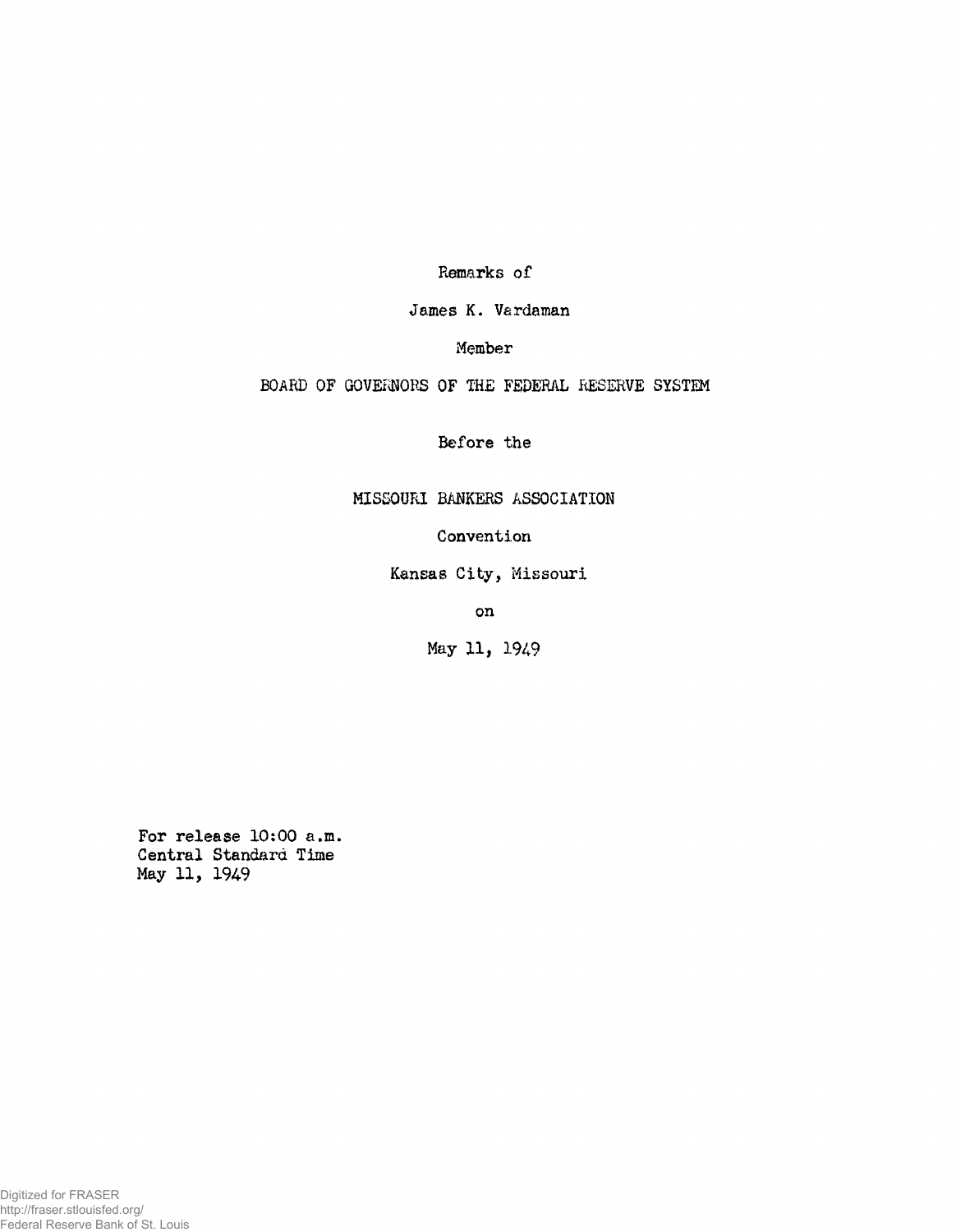President Welman, Ladies and Gentlemen of the Association:

Yours is the first invitation of its kind I have accepted and this is the first public talk I have made in more than two years. My last talks were made about six months after becoming a member of the Federal Reserve Board, in which I tried to make clear my official position on then pending questions such as consumer credit under executive order, stock market regulation, and selective controls generally. I stated then that my only reason for discussing such questions publicly was that as a new member of the Board I felt I should make known my position where I was in disagreement with prevailing Board policy or else be estopped from expressing opposition at a later date. I also tried to make clear my intention to work harmoniously in Board harness, and my desire and intention from that time on, to express my opinions on pending official matters in Board meetings only, and to support the decisions of the Board as best I could, once the Board, as such, had taken a position.

Since January 1947, I have tried to adhere to my expressed opinion that most public servants in Washington should listen more and talk less. I have always thought that the people of this country know quite well what they want and that they, through their elected President and Representatives in Congress, should tell us what to do. Ve non-elective office holders outside the Cabinet should quit trying always to tell the people whet we think they need, and what ve think they should do, and how we think they should run their business. In many cases those who talk so much, and who would have our Federal Government control everything and everybody, are listening to the sound of their own voices rather than to the voice of the great people as they would have you believe. Much of the control theory and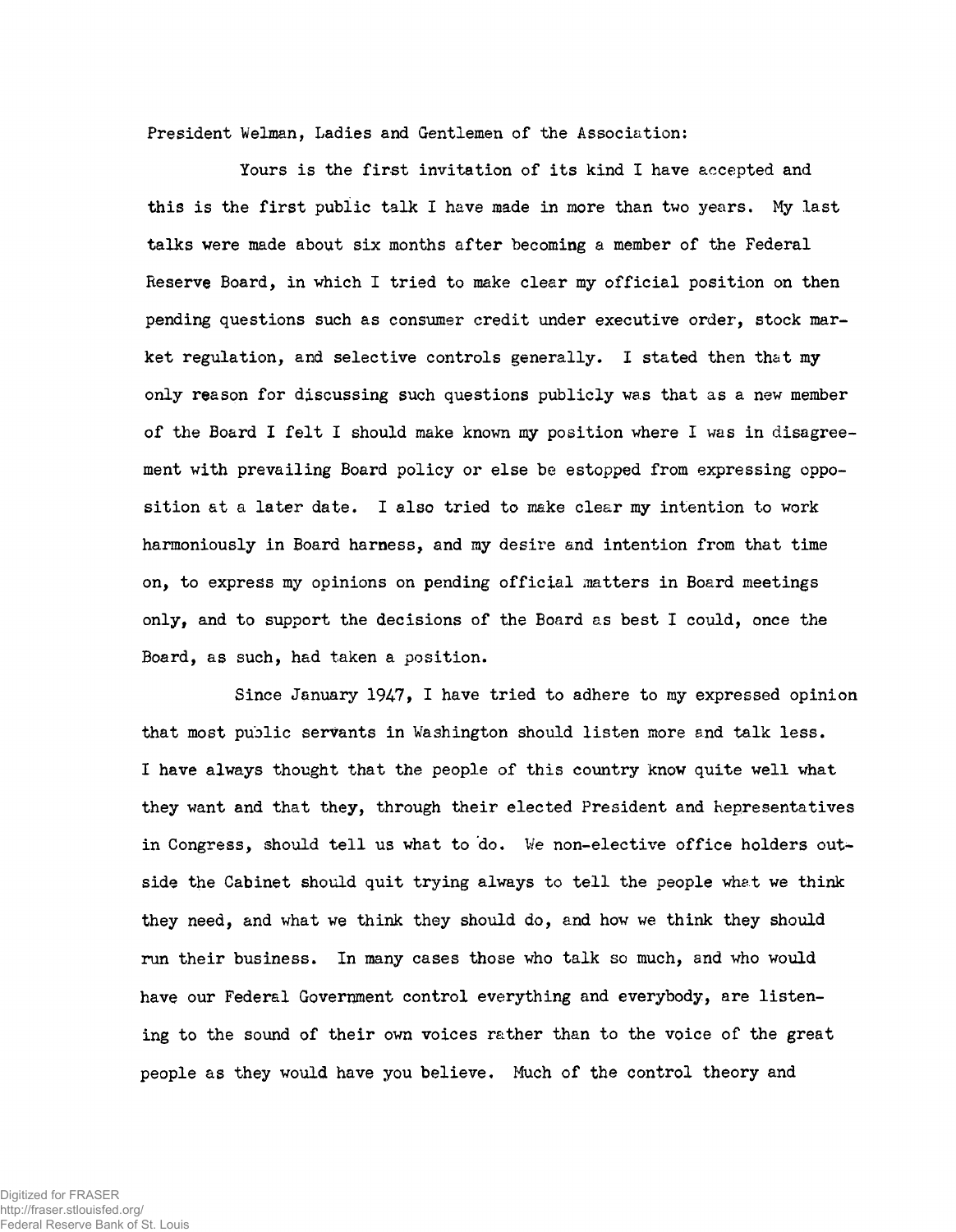paternalistic proposals spring from their minds rather than from any real demand from the people themselves. The President and the Congress are the elective officers who should interpret the people's wishes, and only they. Those of us not selected by the people should stand by to carry out the orders of the Legislative and Executive branches, regardless of our personal opinions; and if we can't execute those orders loyally and objectively, then we should get out. Accordingly, I have stayed off the public platform, refrained from expressing my opinions outside of the Board room, and have tried rather to keep my eyes and ears open; and in those matters made discretionary with us by the Congress, I have made decisions which to me represent a consensus of the best thought of our agriculturists, laborers, industrialists and bankers, in relation to our over-all economy, to the end that the Federal Reserve System may continue to serve constructively agriculture, industry, and banking, just as the Congress intended it should. In those matters not discretionary with us, I have tried to follow the law, **in** the light of Congressional intent as clearly shown by the record. **And,** after this talk with you today, I hope to go back to what I have been doing the last two years— just studying, listening and looking, **and** officially acting as my conscience dictates.

But, I was extremely pleased when President Welman advised me that this Missouri State Bankers Association would listen to me a fev moments. Because of your geographical location and because of the publicity and prominence which has been given your state in recent years by the unusually large number of high public officials who are from Missouri, I feel that statements made before a representative body of Missourians, such as this, have an especial significance. Also, I am always glad to be at meetings of

 $-2-$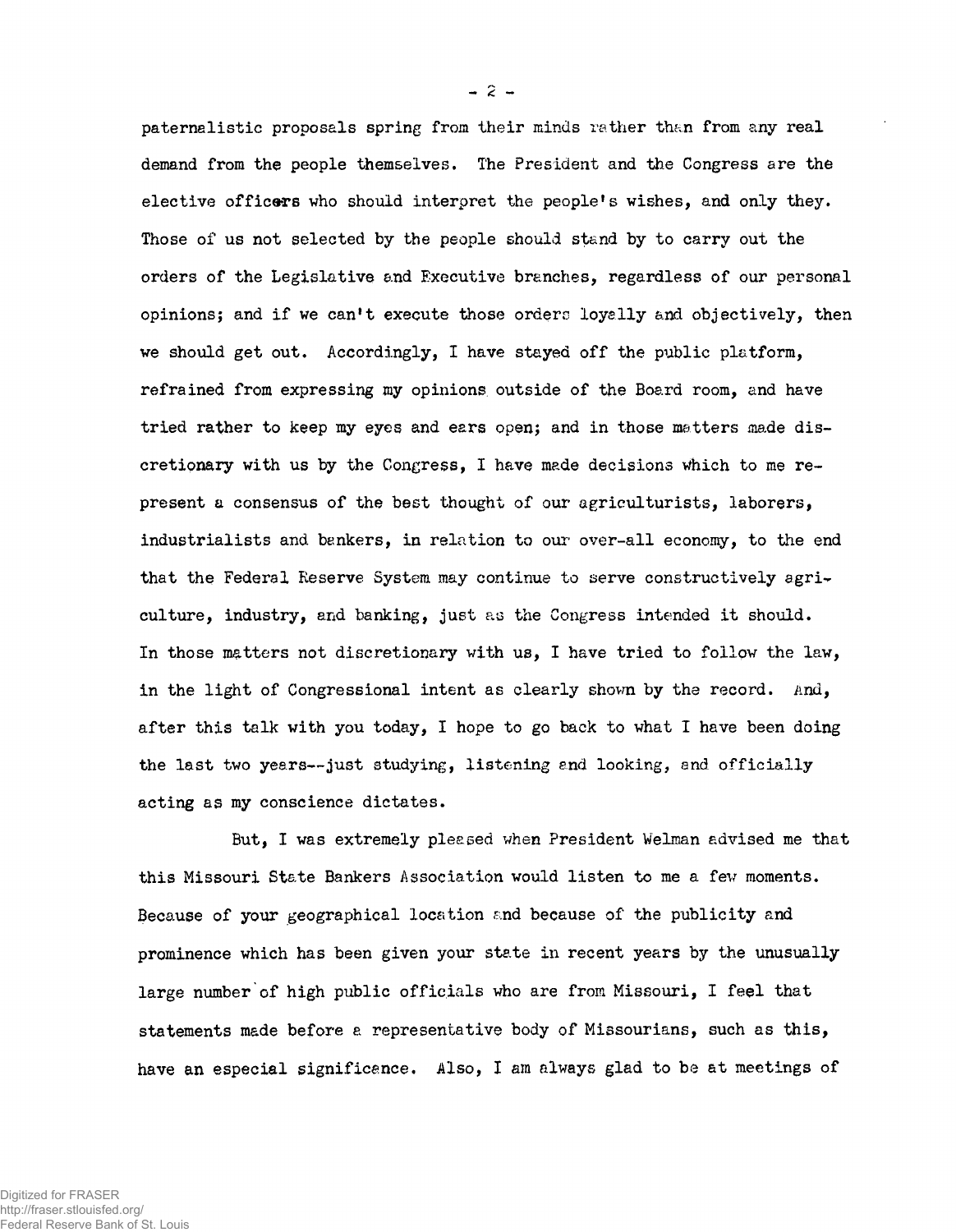your Association because more than twenty years of investment and commercial banking experience in Missouri have taught me that here one contacts probably the most typical cross-section of American business men; and by looking and listening and questioning at any representative Missouri meeting, one can come nearer to the core of American opinion and requirements than at any other place in this country.

I am not going to regale you today with a lot of figures on the national debt and other aspects of our monetary picture; nor shall I indulge in theorizing about monetary, fiscal and credit policies and related matters, which are the subject of our regular daily business in Washington. I do, however, welcome this opportunity to be here and to say a few words from my heart, as one member of a seven-man Board of public servants who is responsible to you tax-payers through your Congress— the United States Senate and House of Representatives.

It is especially gratifying that we meet at a time when the banking business in our country is in the soundest condition in our history, and banking as a profession is held in higher esteem than it has been in any period. Too often bankers have been made the whipping boys for economic adversities. Partly this is because the banker deals in money and, as the old saying goes, there are few troubles, certainly few economic troubles, that money can't cure. Partly it is due, I think, to a misunderstanding of the role the banker plays in his community, and in part it is because bankers themselves have failed to make their function better appreciated. This is one way of saying that bankers have not always assumed the leadership in their own communities and in the country at large that their responsibilities require. So it is fair to attribute some, at least, of the

**- 3 -**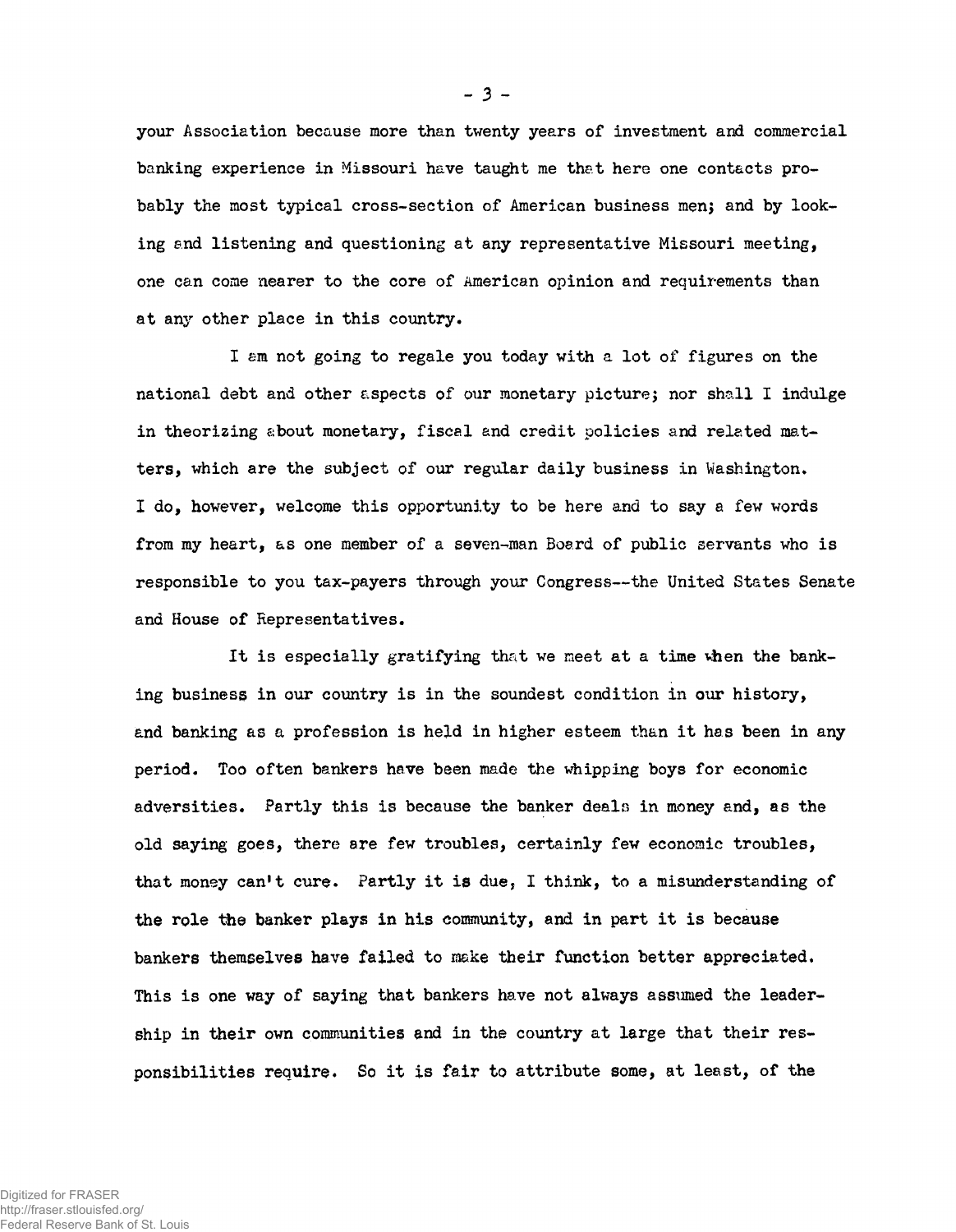greatly improved standing of the banking fraternity today to the more alert, aggressive leadership which it has accepted during and since the war.

**-** *A -*

Those in this audience who are acquainted with me know that I have always been an ardent advocate of private enterprise, and of private banking as an indispensable element in any system of private enterprise. After three years' experience as a member of the Federal Reserve Board I am no less zealous— perhaps I am over-zealous— to preserve and maintain our economic institutions which have made this the greatest of nations, measuring that greatness by the best of all standards, the welfare and well-being of our people. I have always appreciated the vast network of facilities, of operations, and relationships with business, agriculture, industry, as well as banking, which this great Federal Reserve System represents. It is closely interwoven with the entire economic fabric of the country, and that means it should be dedicated to the preservation of private enterprise and private banking. The alternatives are forms of State socialism or collectivism or some other "ism" such as beset many other nations today. The practical demonstrations in Europe of what these "isms" mean in reality should be enough to convince you that we, over here, want none of them.

Our private enterprise institutions, however, will not survive merely on the momentum accumulated in the past, or by wishful thinking or theorizing. You, as bankers, and we who are public servants, must be always on the alert to see that they function for the best interest of the most people. Leadership is not an empty word. To have content and effectiveness, it demands grappling from day to day with problems for which solutions must be found, not only in the light of experience, but, above all, in the light of broad national interests.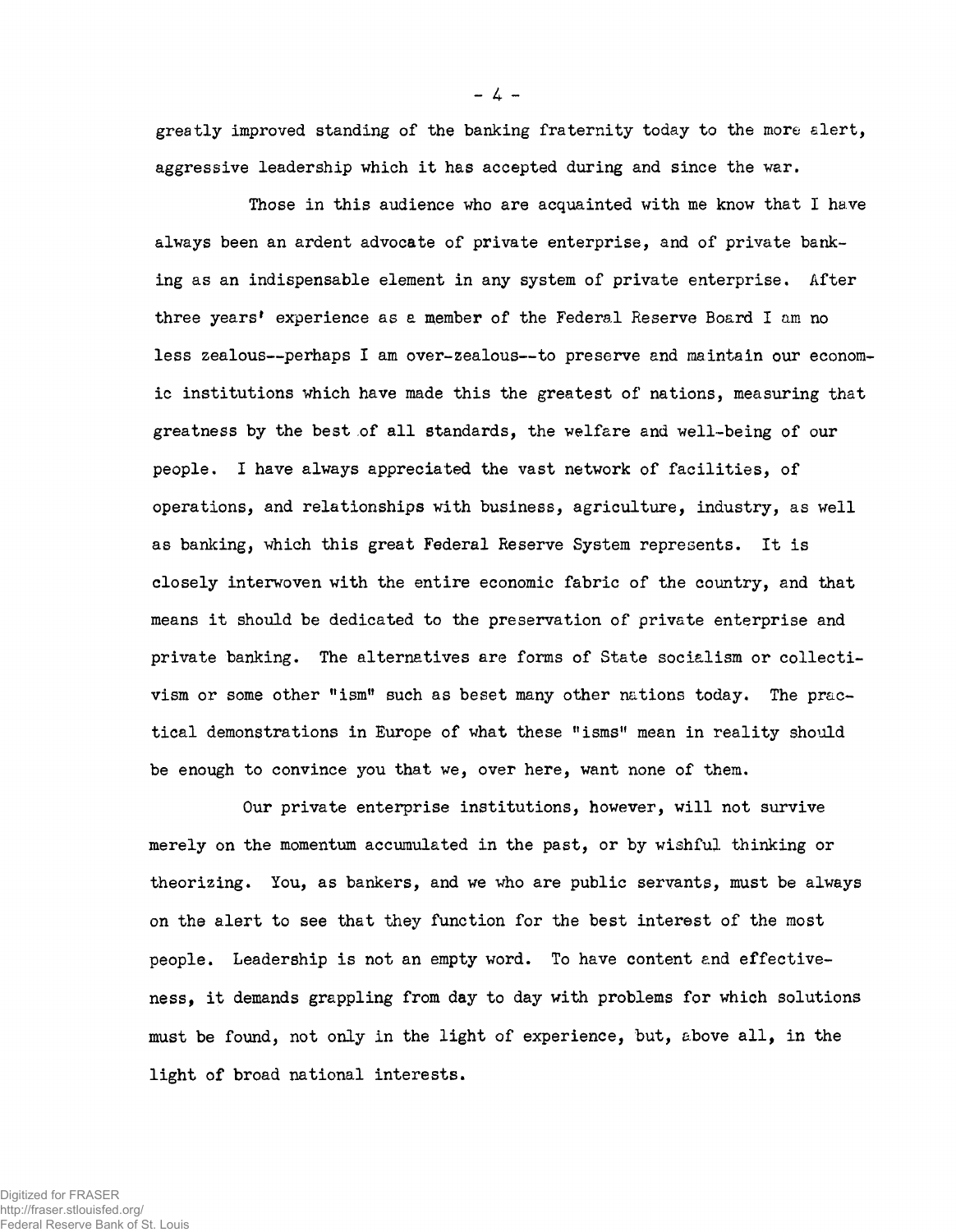One of the healthiest evidences to my mind of enlightened leadership in the banking field is the example that was set by the American Bankers Association under the leadership of its then President, Joseph E. Dodge, of Detroit, in cooperation with your State banking associations and the national and State supervisory officials, in striving for voluntary restraints upon the over-expansion of bank credit. It originated because of the recognition of the inflationary dangers, then existent, that confronted us as a consequence of the war. Not only was there a keen awareness of the national problem, but an earnest desire to cope with it promptly and intelligently, preferably by voluntary measures, self-imposed, instead of by Government imposed restraint. It served to illustrate the fact that when the bankers make up their minds so to do, they can cooperate with State and Federal authorities and, to the extent that they are successful in a campaign such as that, they reduce, if they do not altogether eliminate, the necessity for the imposition of additional Governmental controls.

On the other hand, it should always be remembered that regulatory bodies such as the Federal Reserve System, the FDIC, or the Comptroller of the Currency, and the forty-eight Stete Benk supervisory authorities, have statutory responsibilities which are even more definite and clear-cut than is the individual banker's responsibility to his own community. It is only when private banks, or other groups of people controlling an essential element of our economy, fail in their duty to the community, that it becomes necessary to invest public authorities with statutory powers designed to protect the public interest. I hope I reflect the attitude of all State and National bank supervisory authorities when I say that they want to interfere as little as possible with private banking, and that nothing would

**- 5 -**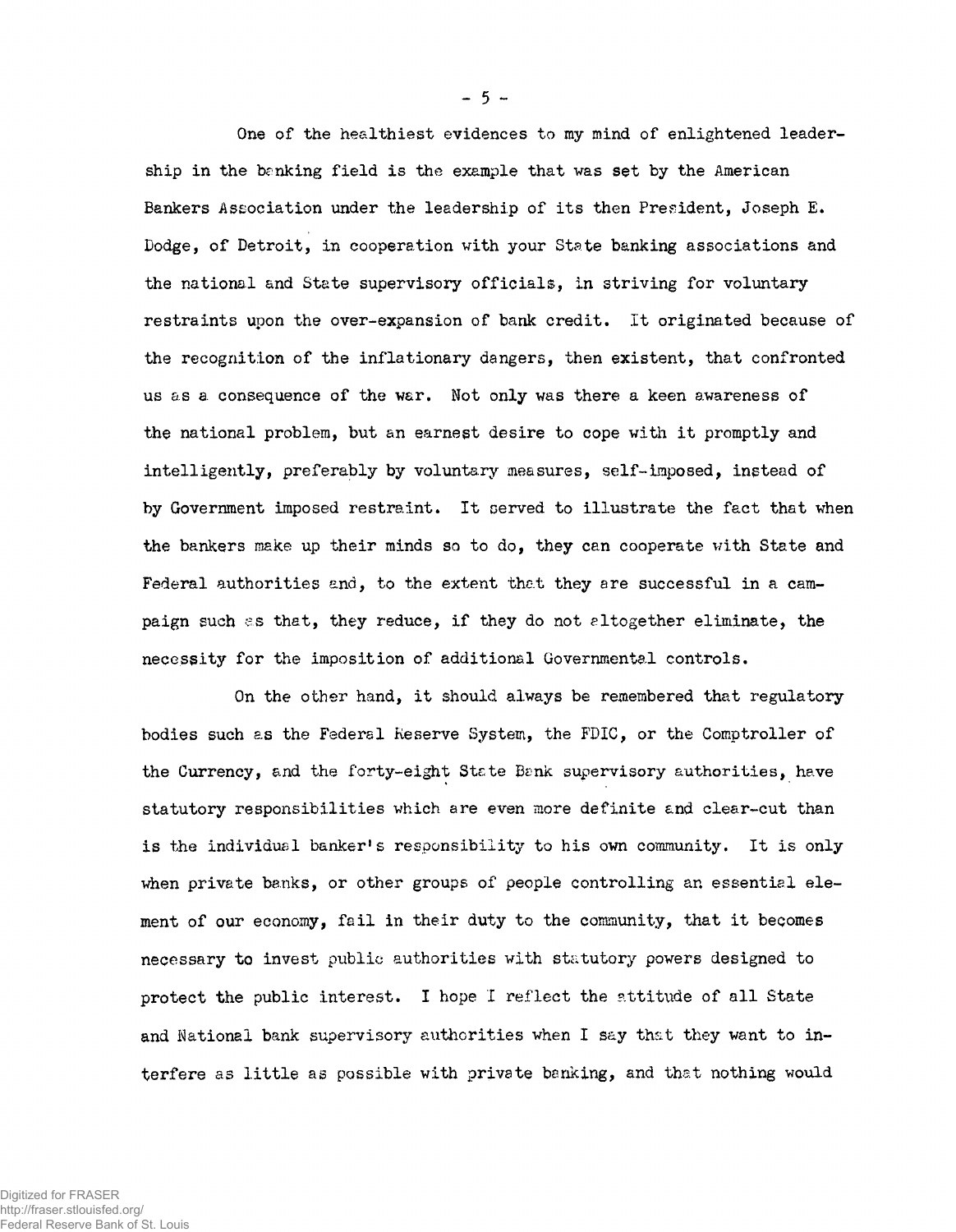please them more than to be able to remove restrictions and restraints. I know from daily experience what an unpleasant and thankless task it usually is to have to impose and enforce restrictive or regulatory measures.

The Reserve System, like other banking agencies of the Federsl and State Governments, has a moral obligation— in our case directly to the Congress and to the country as a whole— to maintain a proper balance and to prevent so far as our authority will permit, any one sector of the economy from doing things that are injurious to another sector. We, as public officials, would certainly be remiss if we did not prevent, where we can, damaging actions which would ultimately recoil upon the entire banking fraternity and, therefore, upon our whole economy.

The private banker, whether he likes it or not, needs to conceive of himself as a quasi-public servant in the sense that he has and must recognize a special responsibility to the community. If he fails to serve his own public effectively and satisfactorily, then that public through its duly elected members of Congress is almost certain to take corrective action, and in the case of banks, corrective action is bound to be synonymous with more public controls, regulation and participation. Such necessary action on the part of Government is a reflection of failure on the part of private enterprise and private responsibility and leadership somewhere along the line. The ultimate and the final attempted corrective for a general or wholesale failure of private leadership and responsibility ie Government ownership, such as has spread all too rapidly in some other countries.

I know from my long association with you that in your own minds you are, locally, quasi-public servants; but I urge you to consider in times of inflationary trends the national picture, as well as the local picture,

**- 6 -**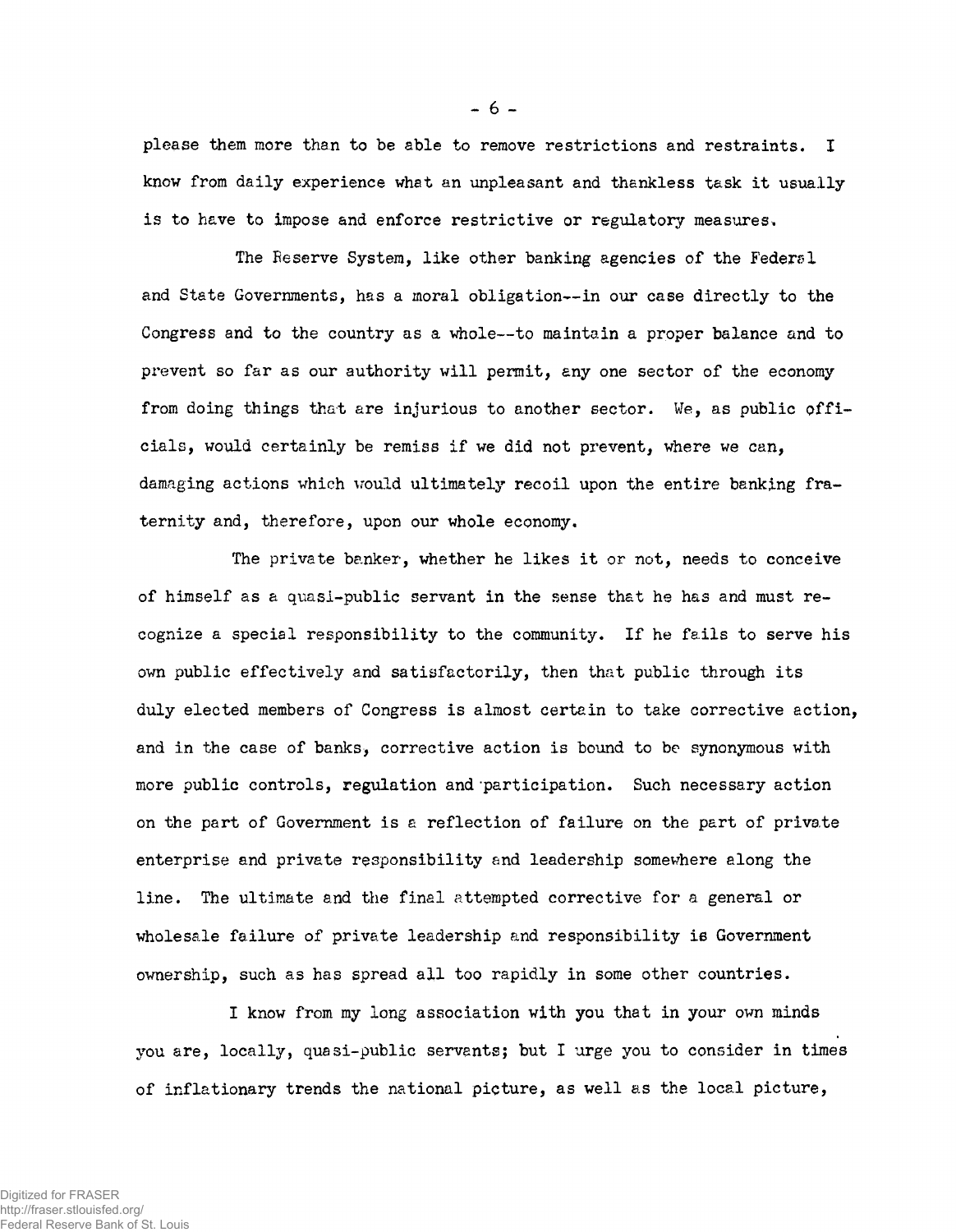in connection with the making of loans, i.e., the creation of additional credit to add to the current total of bank credit throughout the nation. And, likewise, in times of deflationary trends, it is essential that the local banker be prepared to take risks and to encourage the creation of credit in order to prevent unnecessary depression conditions in his community. The more appreciation and observation local bankers have of our national problems, and the closer they can cut their cloth to the national pattern, the less participation and control out of Washington will be necessary.

I do not want to see, any more than you do, the emergence of conditions in our country which will lead the public to any desperate attempted remedy such as government ownership. It is obviously a wholly mistaken remedy if we are to keep our private enterprise system. I think it is true, and I certainly want to believe, that the country is generally more aware today than ever before of the importance of private banking as a prerequisite of a private enterprise system. I want to believe that bankers and other citizens in general are more interested than ever before in the perpetuation of private banking in its present form as a necessary adjunct to our successful profit and loss system of private enterprise. I do not mean for a moment that I think there is no room for improvement; but I want to make haste very slowly. I certainly do not want to see what may be called our quadruple system of bank supervision— that is to say, the State banking systems, the FOIC, the Comptroller of the Currency, and the Federal Reserve System— deposed, displaced or replaced by some theoretically ideal but practically untried reshuffling and realignment.

**- 7 -**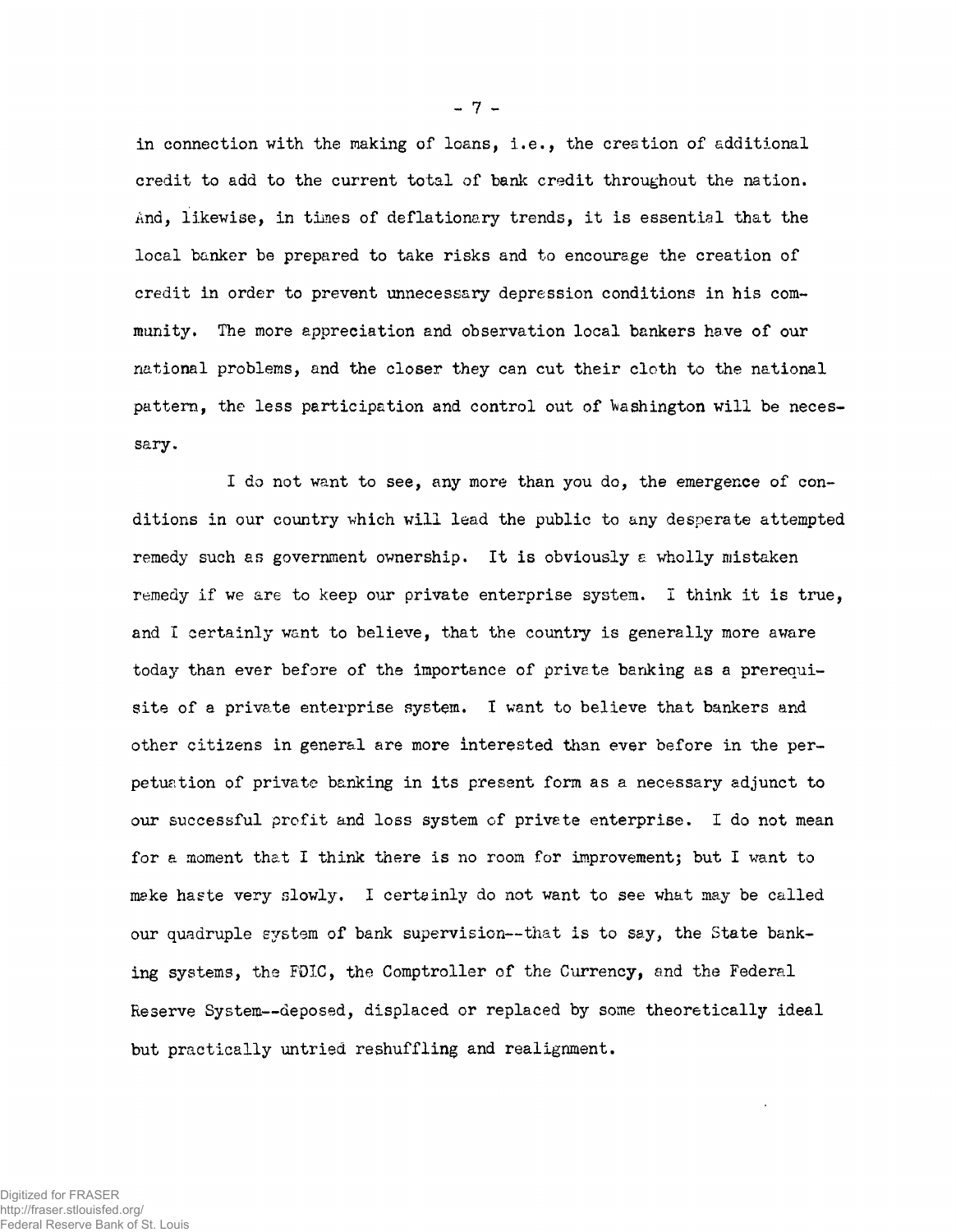I am sure that no careful student of our banking structure will say that it is ideal, but I am certain that any impartial judge would say it has been workable and that this nation has grown and prospered beyond the fondest dreams of its founders under this admittedly imperfect system. I cannot escape the conclusion that some credit, however small you want to make it, for the solid foundation on which our banking system rests today, and for its independence, and for the favorable opinion which it enjoys, is due to this quadruple system and the part it hes played in banking history, particularly during and since the war. I concede that a merger of all of these supervisory authorities under one head would be more efficient, at least for awhile, and perhaps less expensive; but one of the prices which we pay for democracy, and which we should gladly pay, is the security of democratic processes. As Mr. Justice Brandeis once pointed out in a dissenting opinion (Myers vs. United States, 272 U. S. 52293, October 1926):

> "The doctrine of the separation of powers was adopted by the Convention of 1787, not to promote efficiency but to preclude the exercise of arbitrary power. The purpose was, not to avoid friction, but, by means of the inevitable friction incident to the distribution of Governmental powers among three departments, to save the people from autocracy."

As we have seen dramatically illustrated in our time, one-man control in a nation can be very efficient— and deadly. We have had too many horrible examples throughout the world of the ultimate result of oneman control of any major sector of a nation's life. Private banking must be preserved in the United States, not for the good of the banks or the bankers themselves, but for the good of the public at large.

**- 8 -**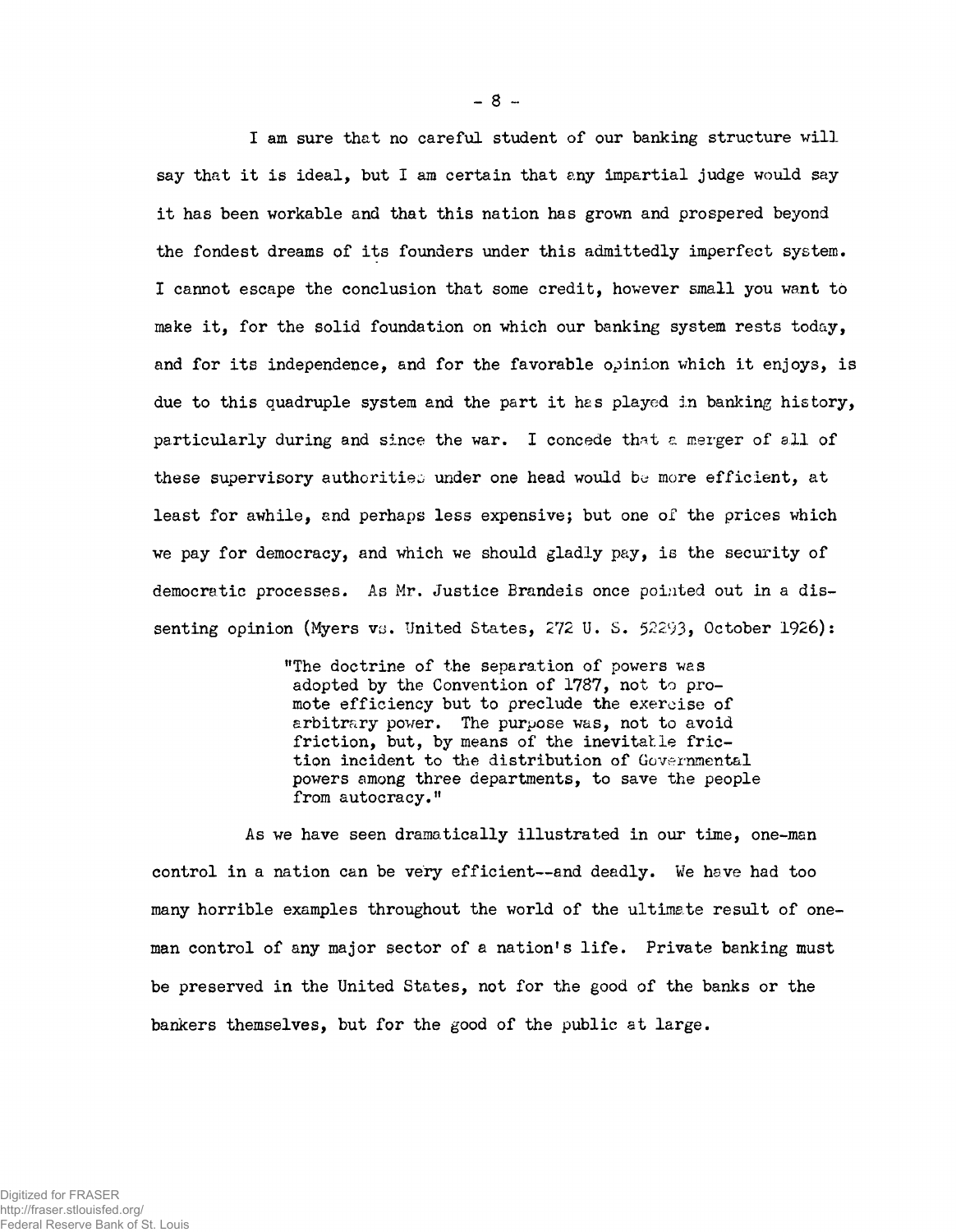Once a national government gains absolute ownership and control of the banks and thus of the money supply— as distinguished from the admittedly loose regulatory controls we have in this country— once this vast power is placed unrestrictedly in the hands of Government officials, the death sentence has been imposed upon and will soon be carried out so far as private enterprise is concerned— in agriculture, manufacturing, merchandising and every other business.

The members of the Federal Reserve Board are, of course, plain, ordinary human beings, prone to doubts and errors, conscious of their shortcomings, but also of their responsibilities. As a Board we work in close cooperation with each other trying to solve the particular problems which are within our province. We do not crave power for the sake of power nor do we enjoy exercising power merely because the Congress has entrusted us with it. Let me point out in passing that whatever power (and I dislike that word) we possess today was voted by the Congress of the United States your Congress. During the war, our regulation of instalment credit was based on executive order, but that was a war-time measure subsequently discarded and replaced by a specific act of Congress. Today, this and other responsibilities which the Reserve System has, are placed upon it by Congress. In the matter of reserve requirements, open market operations, discount rates all means of influencing the volume and cost of bank credit— as well as in the case of instalment credit and stock market regulations— which are selective means of affecting credit in two specific areas--Congress has given the System a wide degree of latitude and discretion. In using these means of influencing credit, we try to assess the needs of the economy and

Digitized for FRASER http://fraser.stlouisfed.org/ Federal Reserve Bank of St. Louis **- 9 -**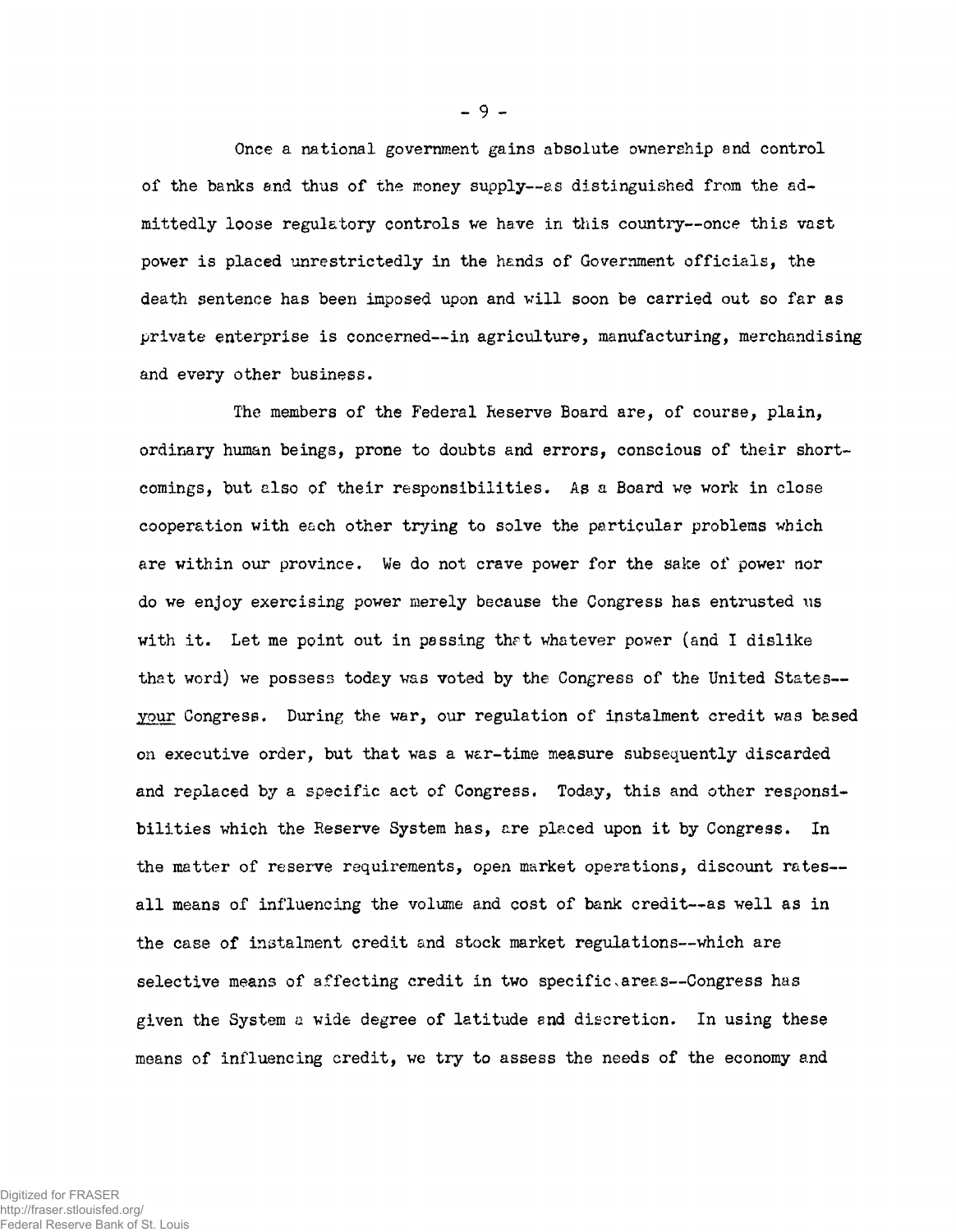to adapt these measures to current conditions. Policies of restraint that are appropriate to a boom period are manifestly inappropriate in a downswing of the business cycle; therefore, we strive to be flexible in our administration. Questions of timing are perhaps the most difficult to decide.

Whether or not such selective controls and regulations are paternalistic; or whether or not such detailed regulation and regimentation of the individual citizen has any place in our constitutional Republic (as distinguished from a Democracy)— those are broad questions of Federal Government policy which must be determined by Congress, and not attempted by mere appointive boards to which the Congress had delegated certain powers. Neither the Federal Reserve Board nor any other appointed Board is a legislative body and I think all such Boards should be scrupulously careful not to attempt legislation by regulation or order. Under our Constitution, we are entitled to government by law— and it is fortunate that only an elected Congress can make laws, and only an elected President can participate in the process.

But once the Congress has spoken, it is our Board's responsibility to carry out the expressed wish and intent of the Congress. We endeavor to do so objectively and to the best of our ability for the over-all good.

Our constant objective is to maintain a proper balance between supervisory measures and unhampered independent operations of member banks. We recognize that the banking system, per se, must be profitable or it will die of starvation without being slaughtered by excessive Governmental regulation or outright Government ownership. We also realize that the public has an interest in and right to adequate banking service end accommodation

**- 10 -**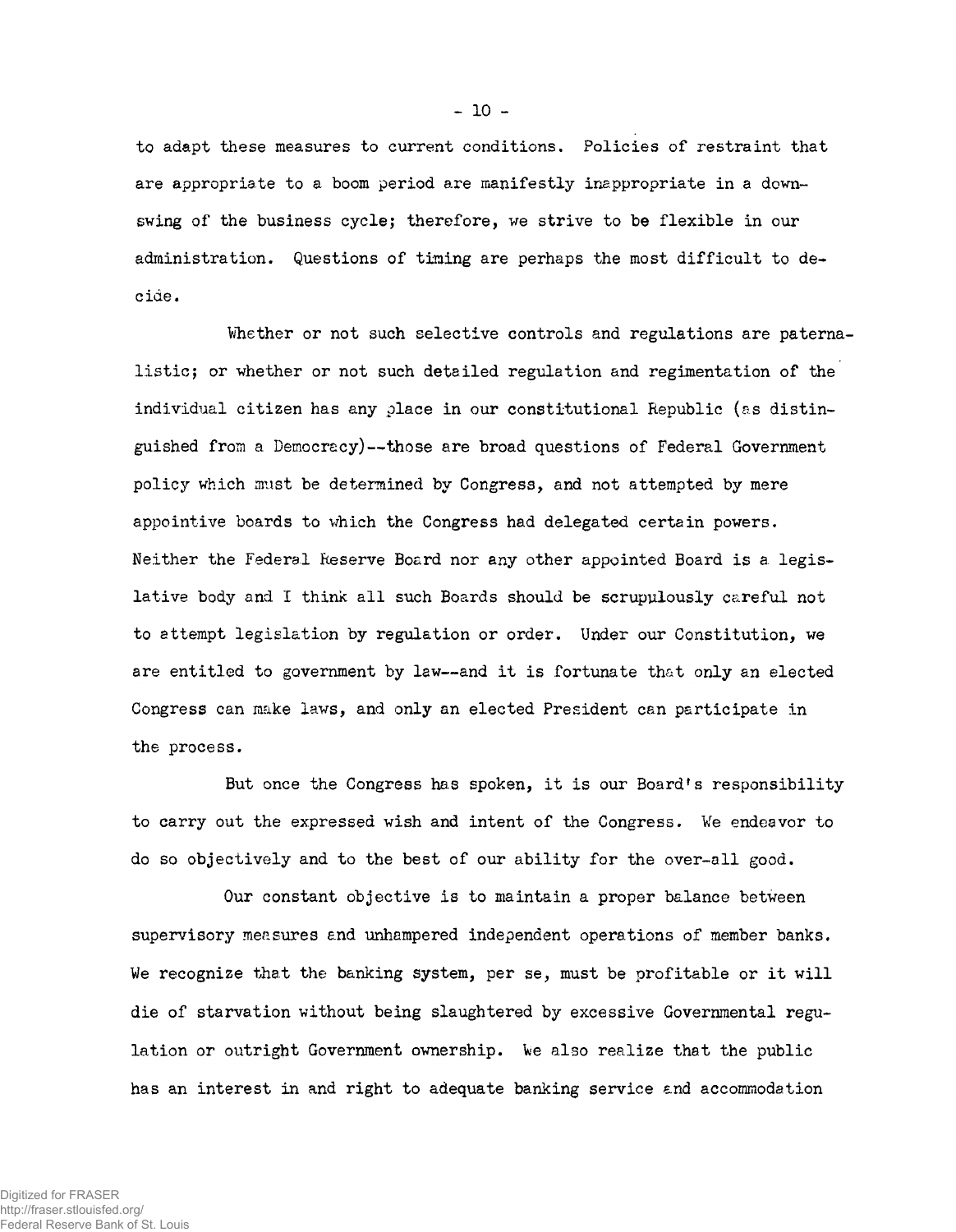as well as to security of its deposits, even though these public demands may entail some cost in profits. Bankers, too, mart realize that ours is a profit and loss system, and I am sure that every banker with an avakened sense of public responsibility understands that these considerations must be balenced off in a proper relationship. He should recognize his responsibility to extend credit at a risk, not only in good times but also when the economic climatc is not auspicious. If he isn't willing to approach his task on such a basis, he is in the wrong business. Insofar as the private banker fails to meet his responsitility in this respect, then just so far is he endangering his position and his profession by making necessary more Federal and State participation, intervention and control. And, as I have sought to emphasize, that road eventually leads to Government ownership.

Ve have been especially fortunate in the past two years because of the constant stream of bankers who have come to Washington and visited with us. They come to talk to us, to have luncheon, to give us the benefit of their views and of their criticisms. And sometimes they even find something to commend in what we do. It keeps us mindful of the facts of life in the banking and business world end most of all it keeps us conscious of the fact that we are public servants. I thimc we are able in many instances to familiarize our visitors with our particular problems and viewpoints and to convince them that they will best carry out their responsibilities as private bankers when they are conscious that they, too in a sense, are public servants. Largely as a result of these personal contacts, our Board has had a better understanding than ever before of the immediate problems of the bankers, the fanners, the businessmen, the workers in industry, all of whom are affected directly or indirectly by monetary policies.

**- 11 -**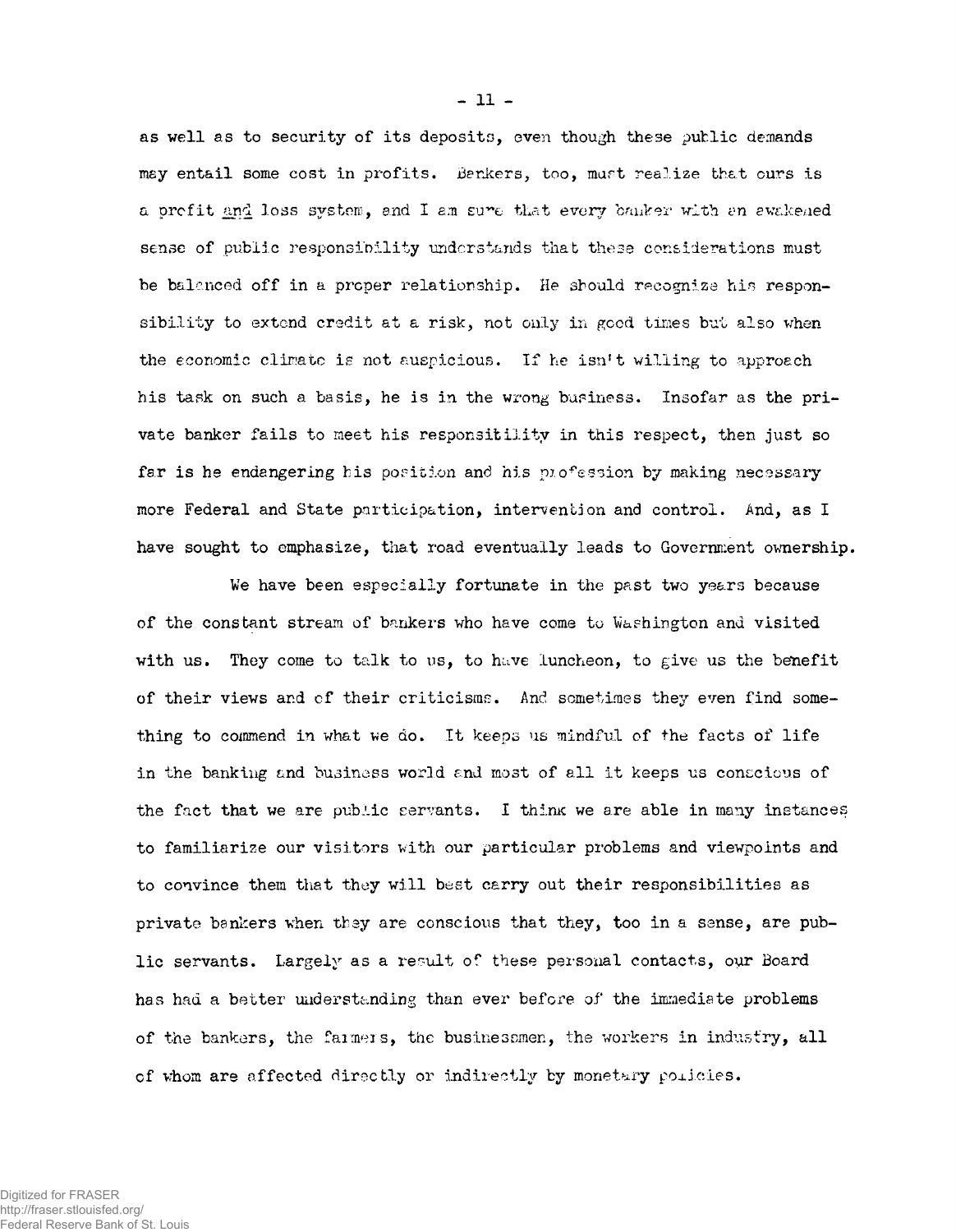I hope when you come to Washington you will let us know, if possible in advance; if not, please telephone us when you get there and give us an opportunity to exchange information and opinions.

Incidentally, when you visit Washington I hope you will not forget to cell on your Senators and Congressmen. If you do not know them personally, you should. I am perhaps especially conscious of the importance of your visits to your representatives in Congress, for I have had a lifelong familiarity with the tasks which your legislators perform end I freely admit that I am prejudiced in their favor. I think they are a worthy crosssection of our people and that they are sincere public servants. The rare exceptions prove the rule. Gn the whole they are good men and good women; and they usually get sound results, as our history proves.

You are familiar with particular proposals that are pending or will be introduced into this present Congress affecting banking and I shall not take your time to comment on them specifically. I do want to say, however, that I am still of the opinion which I expressed some time ago in a published letter, that the Congress might well create after this long lapse of years another monetary commission specifically directed to reconsider the entire structure of our monetary laws in the light of the many changes and the new problems which the years have brought. It has been some four decades since such an intensive and comprehensive Congressional study was undertaken, and I think another now would be helpful.

As a matter of fact, the present might prove to be a particularly propitious time for the Congress to create such a Commission, and refer to it for immediate study and report the controversial questions of supplemental

 $-12 -$